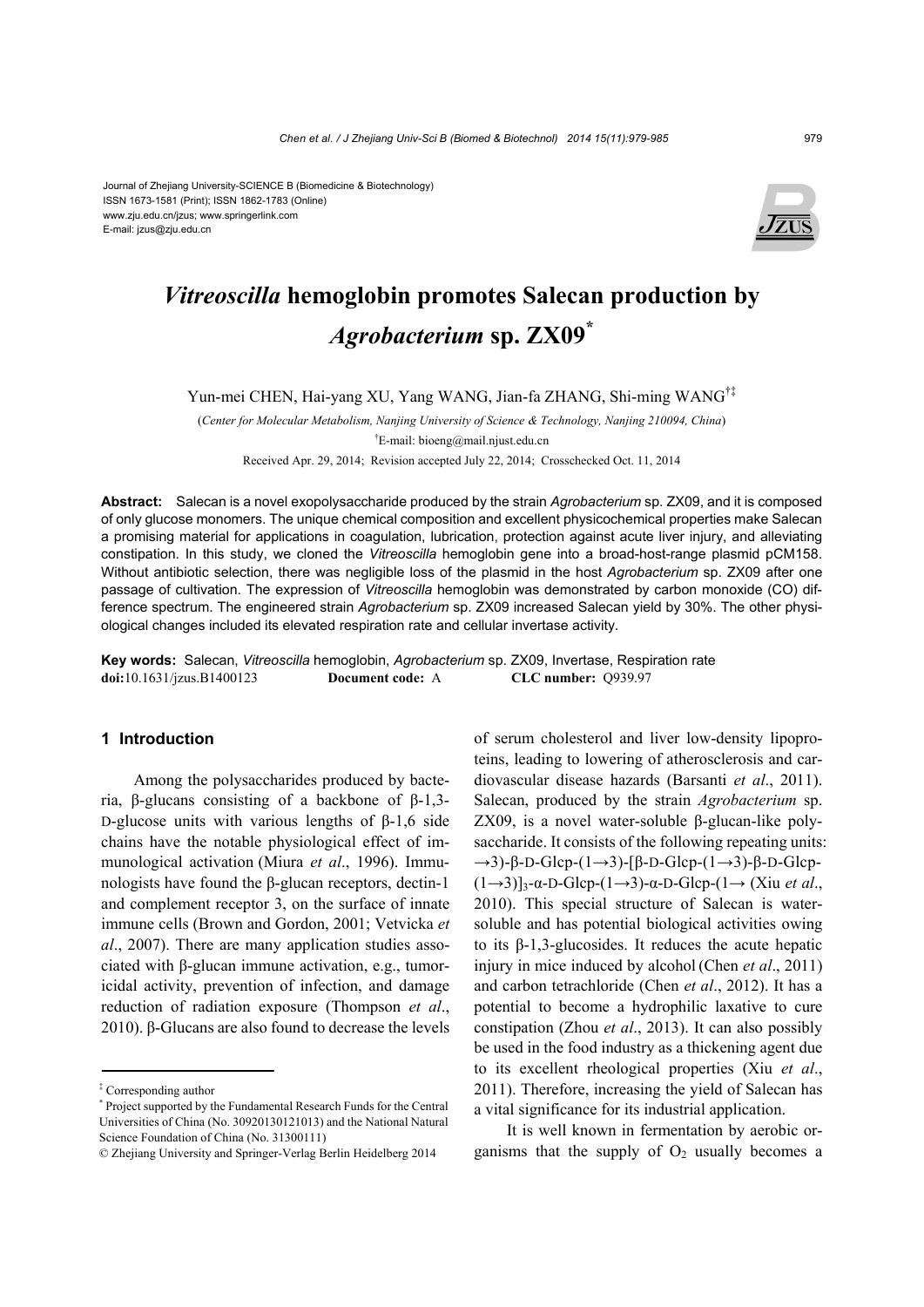serious limitation because of its low solubility, especially during high-cell-density fermentation or when fermentation media are highly viscous. *Vitreoscilla*, an obligate aerobic bacterium (Pringsheim, 1951), survives and grows in an  $O_2$ -poor environment owing to its synthesis of hemoglobin (VHb). VHb binds  $O<sub>2</sub>$ at low extracellular concentrations and delivers it to the terminal respiratory oxidase, thus enhancing respiration (Park *et al*., 2002). The *vgb* gene from *Vitreoscilla* has been successfully engineered into various organisms to improve cell density, protein synthesis, and metabolic productivity (Khosla and Bailey, 1988; Frey and Kallio, 2006; Su *et al.*, 2010; Frey *et al*., 2011). The *vgb* gene is generally integrated into the genome of the host organisms to form stable inheritance, but this technique is usually limited to the genome-sequenced organisms.

In this study, a broad-host-range vector pCM158 (Marx and Lidstrom, 2002), hosting *vgb* gene, was demonstrated to persist in Salecan-producing *Agrobacterium* sp. ZX09 without antibiotic selection pressure and to improve the respiration rate, invertase activity, and Salecan production.

## **2 Materials and methods**

### **2.1 Strains, plasmids, media, and culture conditions**

*Escherichia coli* strain DH5α was used as the host for bacterial transformation and plasmid construction. The plasmid pCM158 was used as *vgb* expression vector, and the *vgb* gene was derived from pUC19-vgb. Salecan-producing bacterium, *Agrobacterium* sp. ZX09, was isolated from a soil sample from the ocean coast of Shandong, China (Xiu *et al*., 2010). The culture medium for screening transformation and producing Salecan was Htm composed of  $NaH<sub>2</sub>PO<sub>4</sub> 1 g, KNO<sub>3</sub> 3 g, CaCl<sub>2</sub> 0.07 g, MgCl<sub>2</sub> 0.2 g,$ FeSO<sub>4</sub>·7H<sub>2</sub>O 0.0125 g, MnSO<sub>4</sub> 0.003 g, ZnCl<sub>2</sub> 0.0075 g, sucrose 30 g, and H2O 1000 ml, pH 7.2 (Xiu *et al*., 2010). The strain hosting pCM158-vgb plasmid was maintained on Htm agar medium by adding 50 μg/ml kanamycin. A single colony on an agar plate was first inoculated in seed medium (Htm) and aerobically incubated at 30 °C for 24 h with shaking at 250 r/min. A 1% inoculum was added to a 250-ml flask containing 50 ml of medium. The flask culture was incubated at 30 °C for 72 h at 250 r/min and the yield of Salecan

was measured after cultivation for 12, 24, 36, 48, and 72 h.

## **2.2 Construction of pCM158-vgb plasmid and transformation**

The VHb coding gene *vgb* was first cloned from the plasmid pUC19-vgb (Khosla and Bailey, 1988) by polymerase chain reaction (PCR) with the two primers of vgb-F (AAGCTTACAGGACGCTGGGGT) and vgb-R (CAATATTTGTCCCAAGTTT). The PCR products were then cloned into pMD18-T vector to form pMD18-T-vgb, and sequenced to be correct without mutations. Last, the *vgb* gene fragment was cut down from the pMD18-T-vgb by restriction endonucleases *Sph*I and *Eco*RI, and cloned into the corresponding sites of pCM158 plasmid to form pCM158-vgb. Electrocompetent cells were prepared in super optimal broth (SOB) medium. Once the optical density at 600 nm  $OD_{600}$  of the culture reached about 0.5 to 0.6, the cells were placed on ice and washed three times with ice-cold 10% glycerol. About 100 ng of pCM158-vgb and pCM158 DNA were added to 100 μl of the competent cells and the resulting mixtures were electroporated in 0.1-cm-gap cuvettes at 2.0 kV, 25 μF, 200 Ω in a Gene Pulser electroporation apparatus (BioRad). Cells were resuspended in 1 ml SOB medium. The cells were allowed to recover at 30 °C for 2 h, and then plated on Htm agar plates with 50 μg/ml kanamycin. Strains of *Agrobacterium* sp. ZX09 hosting the plasmids of pCM158-vgb and pCM158 were respectively designated VHb<sup>+</sup> and VHb<sup>-</sup>. Plasmid stability was studied by inoculation of the strain into Htm medium without antibiotics and incubating at 28 °C with shaking (Guo *et al*., 2010). After 48 h of cultivation, the same amounts of cells were sprayed onto six solid medium plates: half of the plates lacked antibiotics and half contained antibiotics. Plasmid stability was indicated by the ratio of the colony-forming units (CFUs) formed on the plates with antibiotics to the ones formed on the plates without antibiotics.

## **2.3 CO-difference spectral analysis of VHb**

The *vgb* gene expression was determined by carbon monoxide (CO) difference spectra of VHb (Liu and Webster, 1974). Cells of  $VHb<sup>+</sup>$  and  $VHb$ were harvested from 100 ml Htm medium after cultivation, then washed with potassium phosphate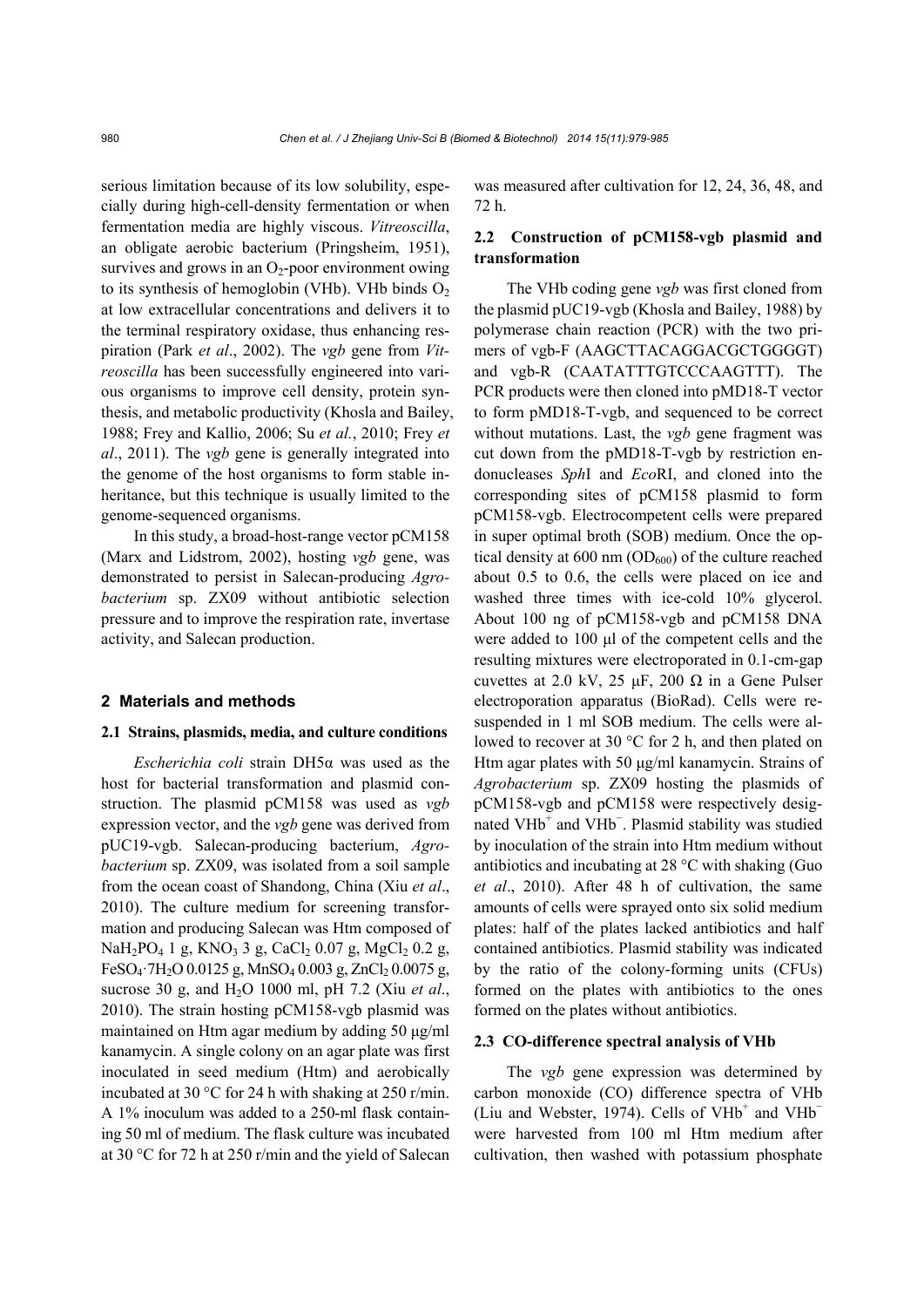buffer (KH<sub>2</sub>PO<sub>4</sub> 5.44 g/L, Na<sub>2</sub>HPO<sub>4</sub> 12H<sub>2</sub>O 43 g/L; pH 7.2), disrupted by grinding in liquid nitrogen, and resuspended in 5 ml of potassium phosphate buffer. The cell debris was separated by centrifugation at 15000×*g* for 5 min. The liquid samples were exposed to CO for 10 min and then used for CO-difference spectral analysis by PowerWave HT Microplate Spectrophotometer (BioTek Instruments, Inc.).

### **2.4 Analytical methods**

The viscosity of Salecan was determined by a NDJ-1 rotational viscometer (Shanghai Changji Instruments Co., Ltd., China) to indicate the relative yield of the sugar. The productivity of exopolysaccharide was expressed in terms of the weight after ethanol precipitation, collected by centrifugation, and dried under reduced pressure (Xiu *et al*., 2010).

The respiratory rate was determined by inoculating 1 ml of the seed medium into a 1-L flask bottle containing 250 ml Htm medium. The bottle was sealed by a cap, and incubated at 30 °C on a rotary shaker at 150 r/min. The decrease in dissolved  $O<sub>2</sub>$  was recorded online by an optical  $O_2$  sensor VisiFerm DO Arc 120 (Hamilton Company) inserting through the cap.

Invertase activities were measured by DNS colorimetry (Miller, 1959). Cells of VHb<sup>+</sup> and VHb<sup>-</sup> were separated from 100 ml culture broth by centrifugation, grinded in liquid nitrogen, and resuspended with 2 ml sodium phosphate buffer  $(0.2 \text{ mol/L})$  $NaH_2PO_4$  93.5 ml, 0.2 mol/L  $Na_2HPO_4$  6.5 ml; pH 5.7). A 500-μl sample of the cell suspension was mixed with 500 μl of 0.1 g/ml sucrose solution. After 10 min, the hydrolysis was stopped by immersion of the reaction mixture in a boiling water bath for 5 min. Glucose generated from sucrose hydrolysis by invertase was measured by DNS colorimetry. Invertase activities were expressed as milligrams of glucose per minute per milligram of protein (mg/(min·mg)).

## **3 Results**

# **3.1 Maintenance of pCM158-vgb and its expression in** *Agrobacterium* **sp. ZX09 without antibiotic selection**

The *vgb* gene was cloned into the broad-hostrange plasmid pCM158 to form pCM158-vgb (Fig. 1), and then pCM158-vgb was successfully introduced into *Agrobacterium* sp. ZX09 by electroporation. The plasmid persisted well in *Agrobacterium* sp. ZX09. Under no antibiotic selection, there was a negligible loss of the plasmid for one passage of two days cultivation (Fig. 2), but after five passages of cultivation the loss of the plasmid was apparent. Plasmid loss is not easy as commonly thought. Velappan *et al*. (2007) have shown that even some incompatible plasmids could persist together in host for several passages without antibiotic selection. Persistence of plasmids in host without antibiotic selection was crucial for their practical usage in fermentation; the use of antibiotics would dramatically increase the cost of fermentation, and the waste containing the antibiotics discharged into the environment would pose serious health problems. Foreign genes were usually integrated into the genome of the host for stable propagation. However, it needs double crossover and clear genetic background of the host. The process is time-consuming, especially for non-model organisms. Another shortcoming is that the genomic-integrated foreign gene is single-copied, thus limiting the gene product. On the contrary, plasmids can overcome these shortcomings. They are multi-copied and easy to handle without the genetic background of the host. In this experiment, we showed that the broad-hostrange plasmid pCM158 can persist well in *Agrobacterium* sp. ZX09 without antibiotic selection at the end of cultivation and should have practical usage for the increase of product yield.

The expression of VHb was demonstrated by CO-difference spectrum owing to its binding to CO. The absorbance spectrum of the solution is subtracted from the spectrum after saturation with CO. Bubbling CO shifted the absorption maxima to 419 nm, which are characteristic of the VHb-CO complex. There was an absorption peak at 419 nm in *Agrobacterium* sp. ZX09 hosting pCM158-vgb  $(VHb<sup>+</sup>)$ , but it was absent in the strain hosting the empty vector pCM158 (VHb<sup>−</sup> ) after bubbling CO (Fig. 3). Cells of VHb<sup>+</sup> and VHb<sup>-</sup> were collected for analysis after 2-d culturing in Htm medium without adding antibiotics. These results showed that VHb was stably expressed and further indicated that the plasmid could persist in *Agrobacterium* sp. ZX09 without antibiotic selection.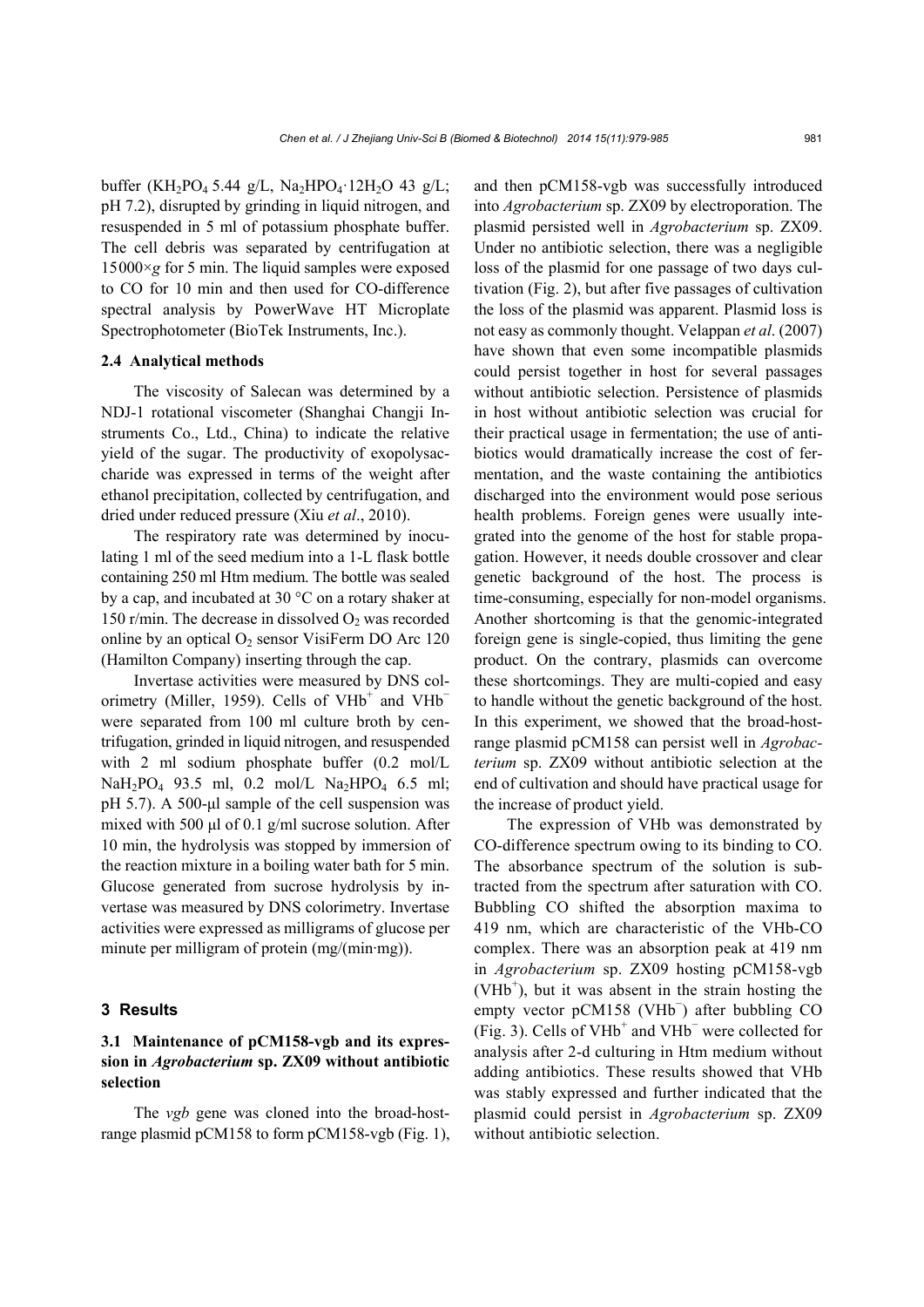

**Fig. 1 Schematic map of plasmid pCM158-vgb**



**Fig. 2 pCM158 and pCM158-vgb maintenance in** *Agrobacterium* **sp. ZX09 without antibiotic selection**  One passage was defined as 48-h cultivation in Htm medium without antibiotics. Plasmid stability was indicated by the ratio of the CFUs formed on the plates with antibiotics to those formed on the plates without antibiotics. Results were averages (±standard deviation) of triplicate experiments



Fig. 3 CO-difference spectral analysis of VHb<sup>+</sup> and **VHb<sup>−</sup>**

Cells of VH $b<sup>+</sup>$  and VH $b<sup>-</sup>$  were collected for analysis after 2-d culturing in Htm medium without adding antibiotics

### **3.2 VHb increased Salecan production**

The viscosity yields of the two strains were monitored at 12 h intervals for 72 h (Fig. 4). The viscosity of VHb<sup>+</sup> was apparently higher than that of VHb<sup>−</sup> , indicating the higher Salecan production by VHb<sup>+</sup>. At the end of fermentation, viscosity yield of VHb<sup>+</sup> was about 33% higher than that of VHb<sup>-</sup>. The obvious viscosity difference was manifested even at the first 12 h of the fermentation process. The Salecan production of  $VHb^+$  was about 30% higher than that of VHb<sup>−</sup> (Fig. 5). Polymer synthesis is a high-energy and O<sub>2</sub> demanding process, whereas polymer in fermentation liquid inhibits  $O_2$  transfer on account of its high viscosity. Therefore, polymer fermentation should be very sensitive to  $O_2$  supply.



**Fig. 4** Viscosity yields of VHb<sup>+</sup> and VHb<sup>−</sup>

The two strains were monitored at 12 h intervals for 72 h on a rotary shaker at 250 r/min. Results were averages (±standard deviation) of triplicate experiments



Fig. 5 Exopolysaccharide productivities of VHb<sup>+</sup> and **VHb<sup>−</sup>**

The fermentation was performed on a rotary shaker at 250 r/min for 48 h. Results are averages (±standard deviation) of triplicate experiments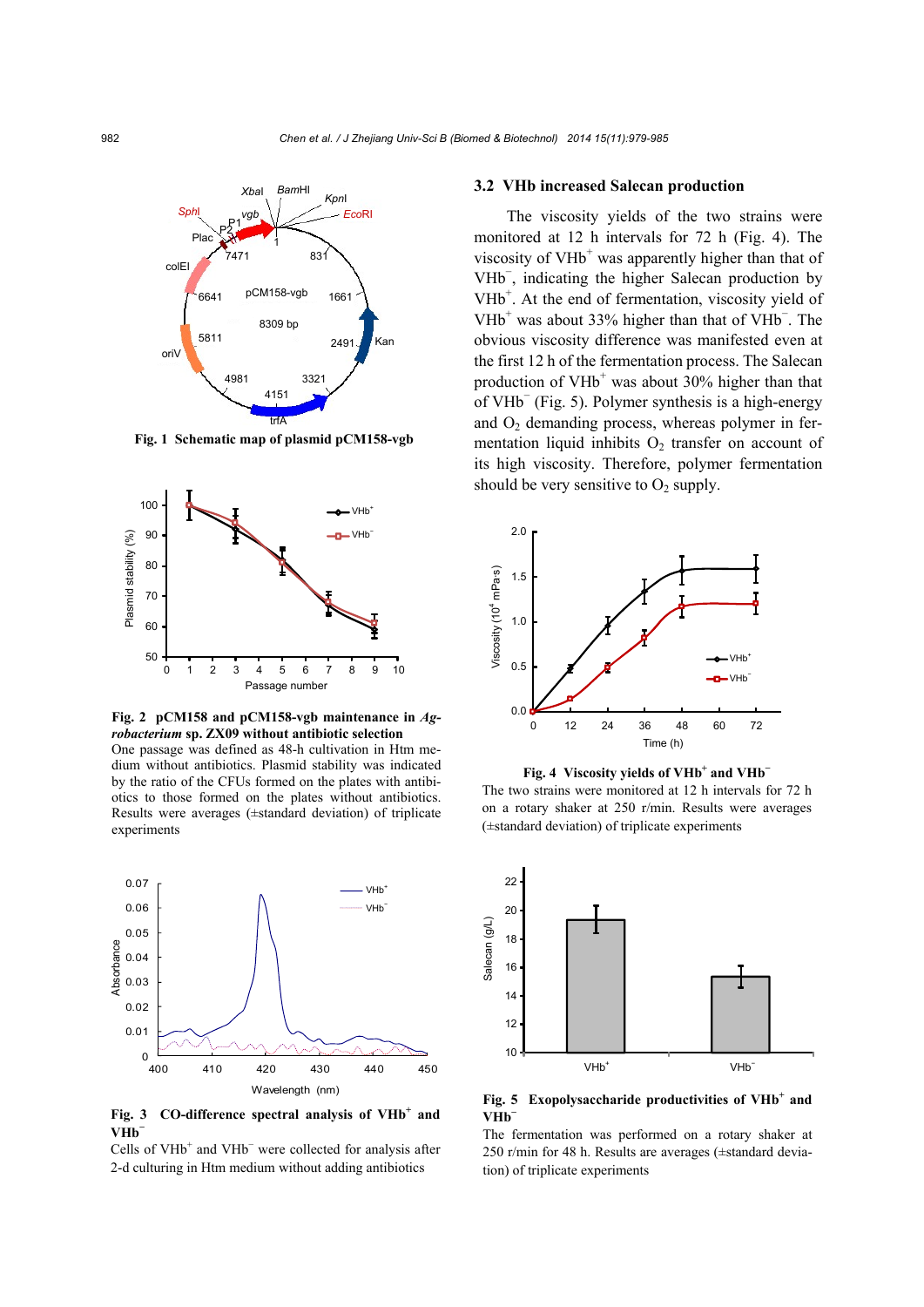#### **3.3 VHb increased respiration rate**

The  $O<sub>2</sub>$  concentration in the liquid was monitored online in a sealed bottle. In order to set off the effect of cell concentration, the same amounts of VHb<sup>+</sup> and VHb<sup>−</sup> were inoculated, and at the end of the experiment, the  $OD_{600}$  values of the cells were measured to be  $0.048$  and  $0.046$ , respectively, for VHb<sup>+</sup> and VHb<sup>−</sup> , a difference of less than 5%. In general, the two curves had a similar pattern of  $O_2$  decreasing rate (Fig. 6a), but at different  $O_2$  concentrations the consumption rates varied. The lower the  $O_2$  concentration was, the VHb<sup>+</sup> consumed  $O_2$  at a higher rate. At the interval of 20%–40%, 6%–10%, and 3%–6% air saturated  $O_2$  concentration, the relative respiration rates of VH $b^+$  were 0.236, 0.082, and 0.065, respectively, while the values for VHb<sup>-</sup> were 0.194, 0.042, and  $0.022$  (Figs. 6b–6d). Both VHb<sup>+</sup> and VHb<sup>-</sup> dropped their respiration rates with the decrease of  $O<sub>2</sub>$  concentration, but with different dropping rates.  $VHb^+$ consumed  $O_2$  faster than VHb<sup>-</sup>. At the three  $O_2$ concentration intervals, the respiration rates of VHb<sup>+</sup> were 1.2, 1.9, and 3.1-fold that of VHb<sup>-</sup>, respectively. While at the interval of  $40\%$ –100% air saturated O<sub>2</sub>

concentration, the difference of respiration rate between  $V H b^+$  and  $V H b^-$  was not obvious (data not shown). The growth limiting  $O_2$  concentrations for bacteria are usually far below air saturated  $O<sub>2</sub>$  concentration. Above the growth limiting  $O_2$  concentrations, the terminal oxidase is saturated by  $O_2$  and the reaction will not increase with the rise of  $O<sub>2</sub>$  concentrations. This explains why at high  $O<sub>2</sub>$  concentration of  $20\% - 40\%$  the respiration rates of VHb<sup>+</sup> and VHb<sup>-</sup> were similar; at very low  $O_2$  concentration, VHb played a significant role in facilitating its host respiration. The localization of VHb was determined to be concentrated near the cell membrane (Ramandeep *et al*., 2001), and further study showed that VHb could bind the subunit I of cytochrome bo and provide  $O_2$ directly to the terminal oxidase (Park *et al*., 2002), thus providing  $O_2$  directly to the terminal oxidase.

### **3.4 VHb increased cellular invertase activity**

The increase in respiration rate and product yield means more rapid carbon drainage and conversion. Since sucrose was the sole carbon source for *Agrobacterium* sp. ZX09, we measured the activity of the sucrose hydrolase enzyme invertase. The cellular





(a) In general, VHb<sup>+</sup> and VHb<sup>-</sup> had a similar pattern of  $O_2$  decreasing rate. The  $O_2$  concentration in the liquid was monitored online in a sealed bottle. In order to set off the effect of cell concentration, the same amounts of VHb<sup>+</sup> and VHb<sup>-</sup> were inoculated. (b–d) Respiration rates at  $20\%$ –40% (b),  $6\%$ –10% (c), and  $3\%$ –6% (d) air saturated O<sub>2</sub> concentration interval. These formulae indicate the linear regression of the data. The coefficients indicate the change rate of  $O_2$  concentration ( $\nu$ ) with respect to time  $(x)$ .  $R^2$ , the statistic parameter, measures the goodness of model fitting, with the value of 1 as perfect fitting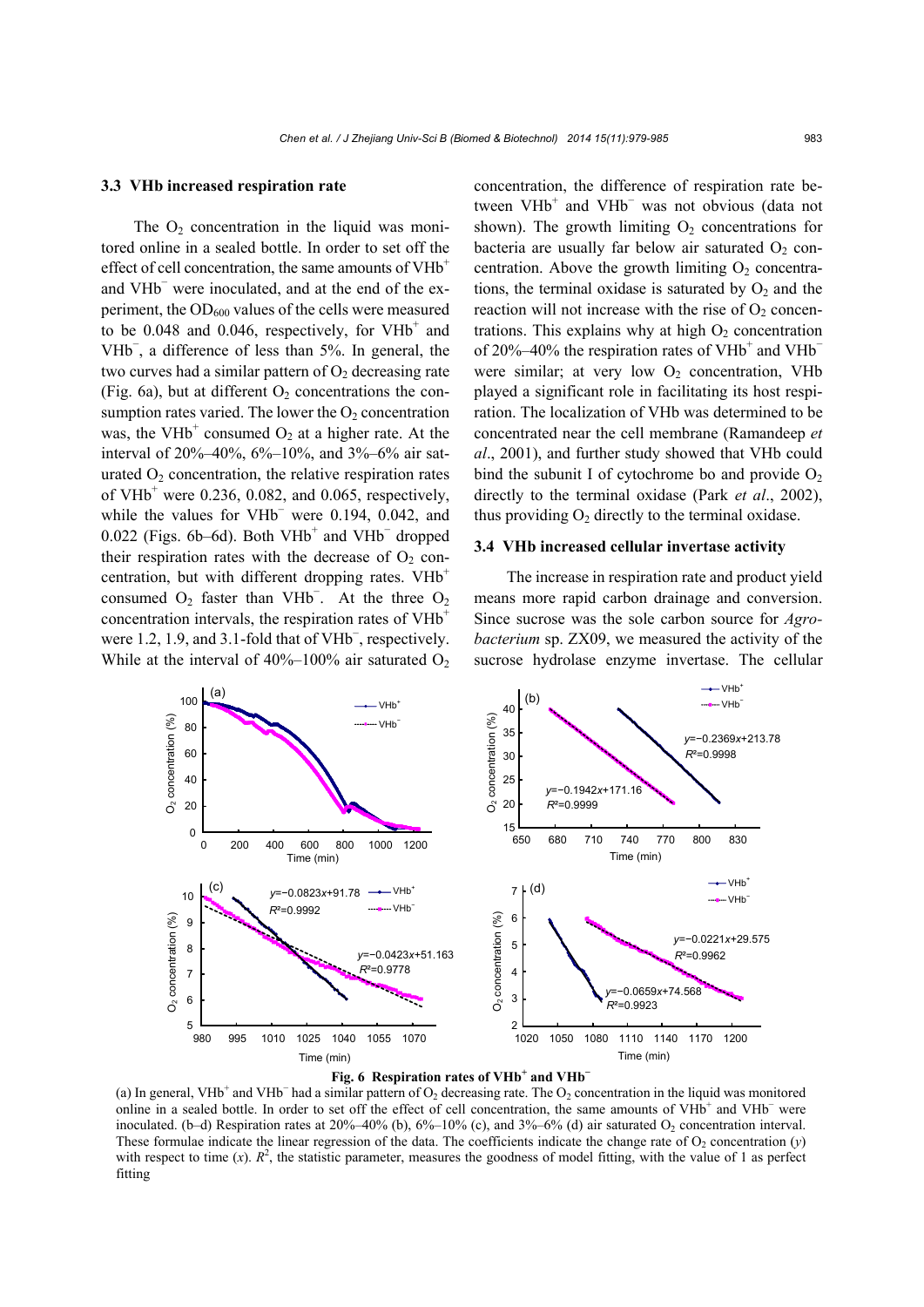

**Fig. 7 Invertase activities of VHb+ and VHb<sup>−</sup>** Invertase activity was expressed as milligram of glucose per minute per milligram of protein (mg/(min·mg)). Results are averages (±standard deviation) of triplicate experiments

invertase activity in VHb<sup>+</sup> increased 37% compared with VHb<sup>−</sup> strain (Fig. 7). It was reported that overexpression of invertase in plants increased oxygen consumption (Bologa *et al*., 2003). Therefore, the increase in respiration of VHb<sup>+</sup> was probably caused in part by the increase in invertase activity. The mechanism for the increase in invertase activity was unclear, though there were similar reports that the expression of invertase was suppressed under low  $O<sub>2</sub>$ concentration (Zeng *et al*., 1999; Bologa *et al*., 2003).

## **4 Conclusions**

In order to overcome the  $O_2$  limiting during Salecan fermentation, we cloned the *Vitreoscilla* hemoglobin gene, *vgb*, into a broad-host-range plasmid pCM158 to form pCM158-vgb. The plasmid could persist in the host *Agrobacterium* sp. ZX09 for at least one passage without antibiotic selection. The engineered strain *Agrobacterium* sp. ZX09 increased Salecan yield by 30% without antibiotic selection pressure. The benefit for the approach is its ease of handling and usefulness for field fermentation.

#### **Acknowledgements**

We would like to thank Mary E. LIDSTROM from the University of Washington, USA for providing the plasmid pCM158.

#### **Compliance with ethics guidelines**

Yun-mei CHEN, Hai-yang XU, Yang WANG, Jian-fa ZHANG, and Shi-ming WANG declare that they have no conflict of interest.

This article does not contain any studies with human or animal subjects performed by any of the authors.

#### **References**

- Barsanti, L., Passarelli, V., Evangelista, V., *et al*., 2011. Chemistry, physico-chemistry and applications linked to biological activities of β-glucans. *Nat. Prod. Rep.*, **28**(3): 457-466. [doi:10.1039/c0np00018c]
- Bologa, K.L., Fernie, A.R., Leisse, A., *et al*., 2003. A bypass of sucrose synthase leads to low internal oxygen and impaired metabolic performance in growing potato tubers. *Plant Physiol.*, **132**(4):2058-2072. [doi:10.1104/pp.103. 022236]
- Brown, G.D., Gordon, S., 2001. Immune recognition. A new receptor for β-glucans. *Nature*, **413**(6851):36-37. [doi:10. 1038/35092620]
- Chen, P., Wang, Z., Zeng, L., *et al*., 2011. A novel soluble β-glucan Salecan protects against acute alcohol-induced hepatotoxicity in mice. *Biosci. Biotechnol. Biochem.*, **75**(10):1990-1993. [doi:10.1271/bbb.110412]
- Chen, P., Wang, Z., Zeng, L., *et al*., 2012. Protective effects of Salecan against carbon tetrachloride-induced acute liver injury in mice. *J. Appl. Toxicol.*, **32**(10):796-803. [doi:10.1002/jat.1694]
- Frey, A.D., Kallio, P.T., 2006. Bacterial hemoglobins and flavohemoglobins: versatile proteins and their impact on microbiology and biotechnology. *FEMS Microbiol. Rev.*, **27**(4):525-545. [doi:10.1016/S0168-6445(03)00056-1]
- Frey, A.D., Shepherd, M., Jokipii-Lukkari, S., *et al*., 2011. The single-domain globin of *Vitreoscilla*: augmentation of aerobic metabolism for biotechnological applications. *Advan. Microb. Physiol.*, **58**:81-139. [doi:10.1016/B978- 0-12-381043-4.00003-9]
- Guo, Q., Zhang, W., Ma, L.L., *et al*., 2010. A food-grade industrial arming yeast expressing β-1,3-1,4-glucanase with enhanced thermal stability. *J. Zhejiang Univ.-Sci. B (Biomed. & Biotechnol.)*, **11**(1):41-51. [doi:10.1631/jzus. B0900185]
- Khosla, C., Bailey, J.E., 1988. The *Vitreoscilla* hemoglobin gene: molecular cloning, nucleotide sequence and genetic expression in *Escherichia coli*. *Mol. Gen. Genet.*, **214**(1): 158-161. [doi:10.1007/BF00340195]
- Liu, C.Y., Webster, D.A., 1974. Spectral characteristics and interconversions of the reduced oxidized, and oxygenated forms of purified cytochrome o. *J. Biol. Chem.*, **249**(13): 4261-4266.
- Marx, C.J., Lidstrom, M.E., 2002. Broad-host-range *cre-lox* system for antibiotic marker recycling in Gram-negative bacteria. *Biotechniques*, **33**(5):1062-1067.
- Miller, G.L., 1959. Use of dinitrosalicylic acid reagent for determination of reducing sugar. *Anal. Chem.*, **31**(3): 426-428. [doi:10.1021/ac60147a030]
- Miura, N.N., Ohno, N., Aketagawa, J., *et al*., 1996. Blood clearance of (1→3)-β-D-glucan in MRL *lpr*/*lpr* mice. *FEMS Immunol. Med. Microbiol.*, **13**(1):51-57. [doi:10. 1111/j.1574-695X.1996.tb00215.x]